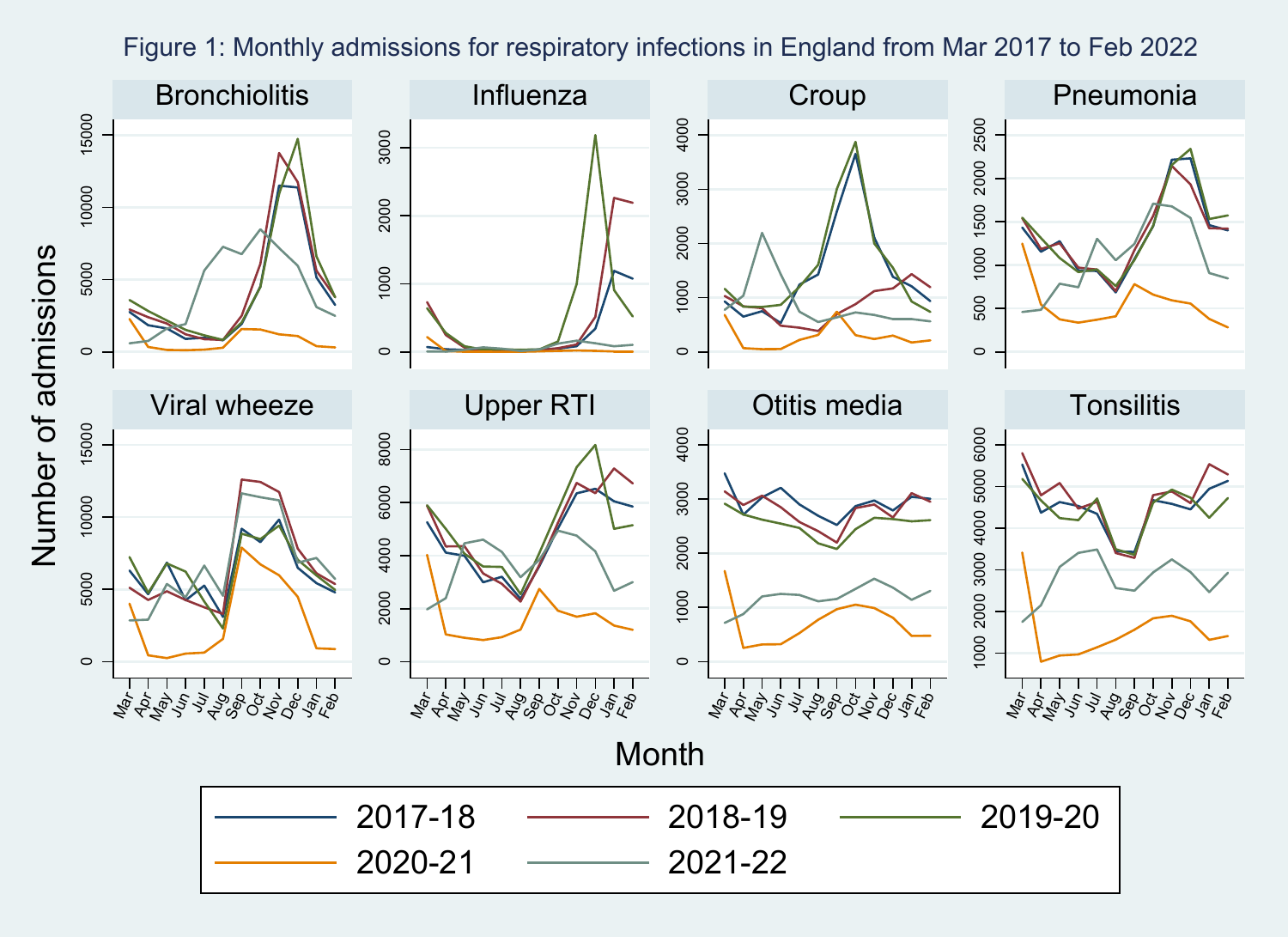## Figure 2: Monthly admissions for severe invasive infections in England from Mar 2017 to Feb 2022